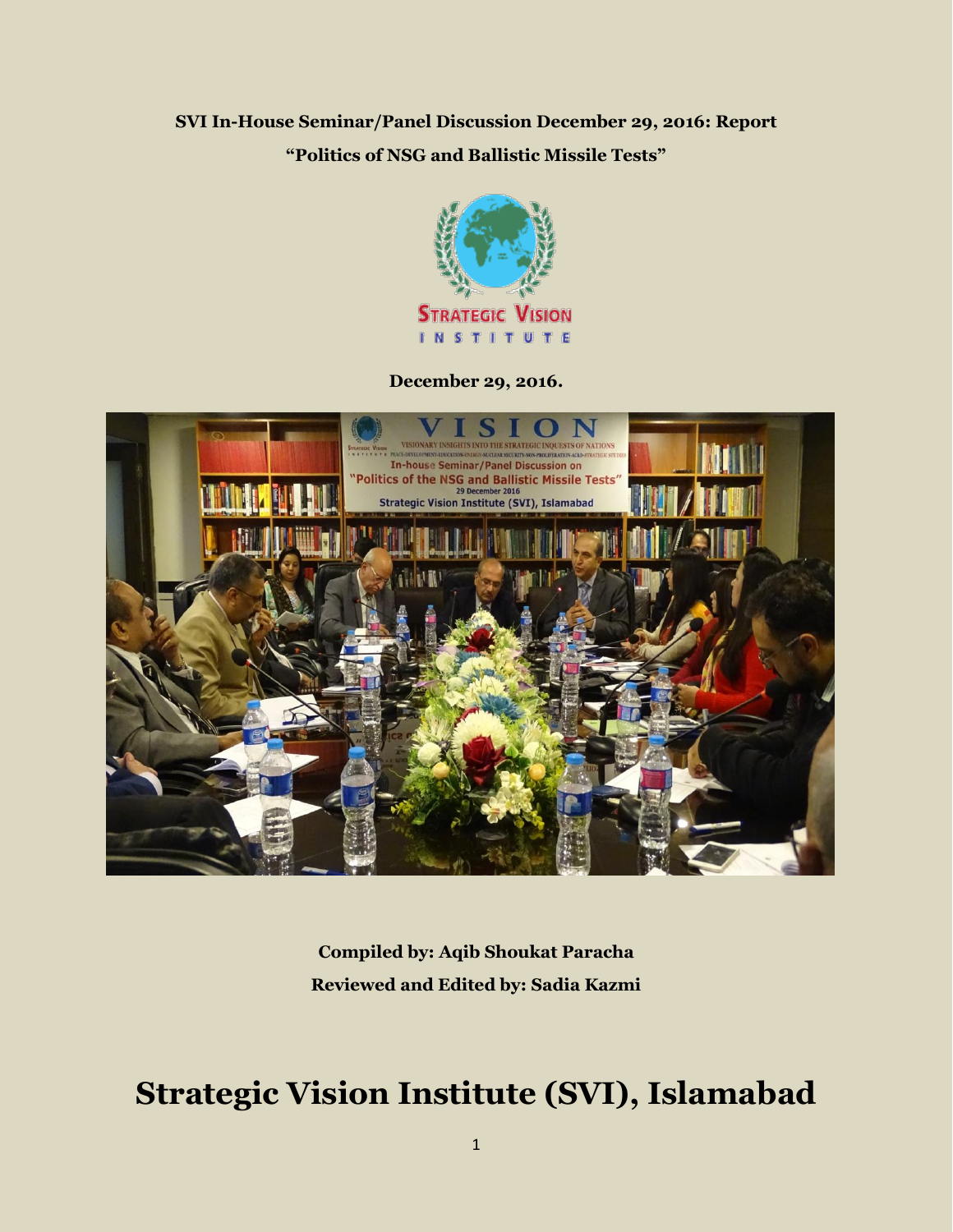Strategic Vision Institute (SVI) organized an In- House Seminar/Panel Discussion on "Politics of NSG and Ballistic Missile Tests" on December 29, 2016. The aim of the In-House was to highlight the strict credentials being crafted for Pakistan's induction into Nuclear Suppliers Group (NSG). A special effort was made to analyze the recent drafts being circulated to curtail Pakistan's nuclear related achievements. The In- House participants also analyzed the impact of recent Missile tests by India especially Agni V for the regional and extra regional states.

#### **Session-I**



The In-House started off with the welcome remarks by Dr. Zafar Iqbal Cheema (President/ Executive Director SVI). He welcomed the participants to the new premises of the SVI. He expressed his pleasure in holding a Panel Discussion on a very topical issue that is going to stay relevant in the coming future as well. He mentioned that an important development necessitated that there should be an informal, frank, public and open discussion on this very debate. He quoted NSG chair Argentinean Amb. Rafael Grossi's nine points program for inclusion into NSG but which apparently looks more

suitable to India than to Pakistan. This opinion not only comes from Pakistan but is shared at the international level as well. He further referred to an article by Arms Control Association's President Mr. Daryl G. Kimball who claims that the criterion suits both India and Pakistan, but clearly goes against Pakistan. Dr. Cheema read the salient features of the nine point agenda drafted by Amb. Rafael Mariano Grossi in order to familiarize the audience with its contents. The draft was read as follow

- Implement and have brought into force a clear and strict separation of current and future civilian nuclear facilities from non-civilian nuclear facilities in [non-NPT applicant].
- Have provided and maintain a declaration to the IAEA that identifies all current and future civilian nuclear facilities in [non-NPT applicant].
- Have in force a safeguards agreement with the IAEA covering all declared civilian facilities in [non-NPT applicant], and all future civilian facilities which the IAEA and [non-NPT] applicant determine are eligible for safeguards.
- Have in force with the IAEA an Additional Protocol covering the identified civilian nuclear facilities, which together with a safeguards agreement, allows the IAEA to detect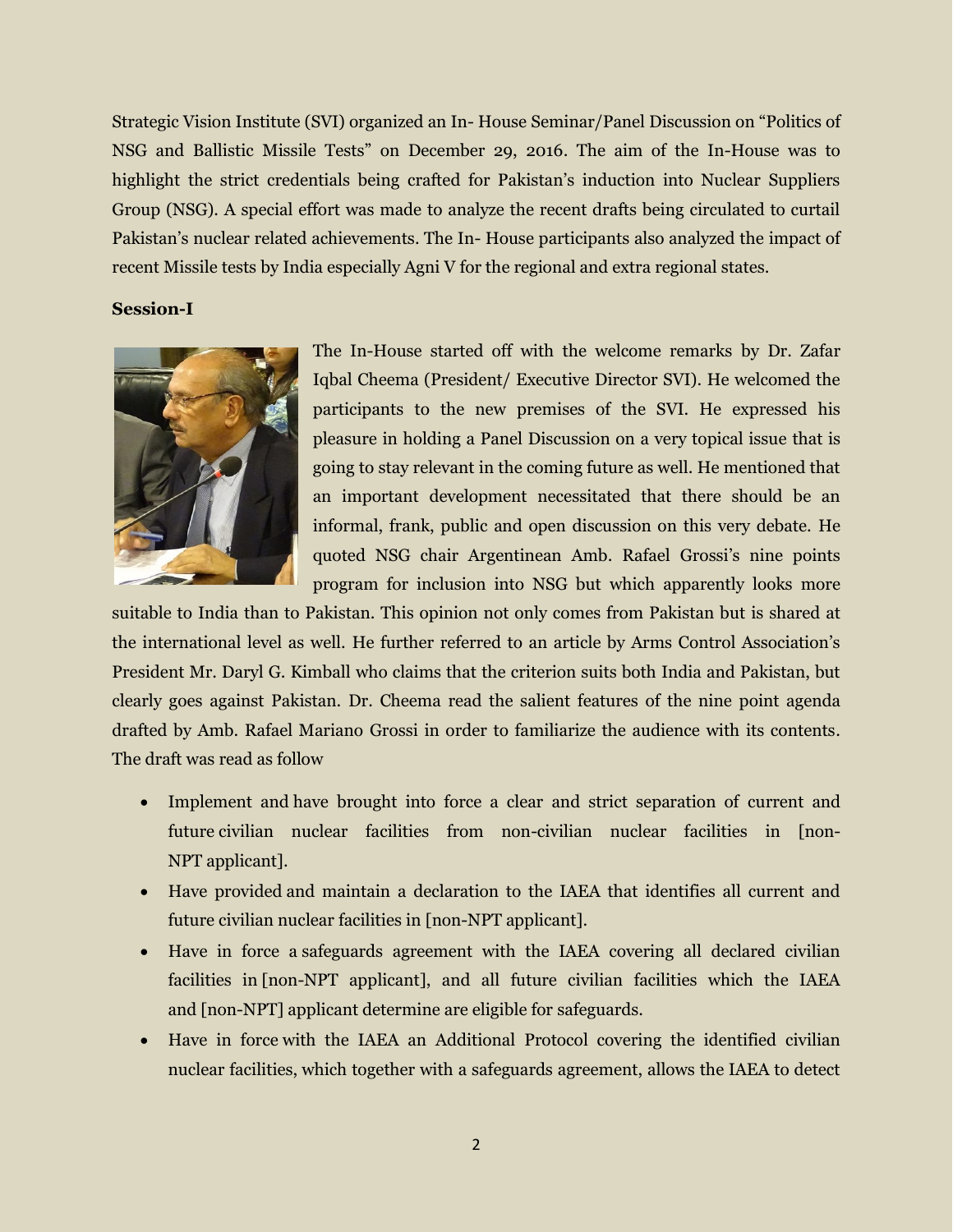the diversion of safeguarded nuclear material and to ensure that safeguarded nuclear material is used exclusively for peaceful purposes.

- A commitment not to use any item transferred either directly or indirectly from a NSG Participating Government or any item derived from transferred items in unsafeguarded facilities or activities.
- A commitment not to conduct any nuclear explosive test.
- A clear description of [non-NPT] applicant's intentions plans, and policies in support of the Comprehensive Test Ban Treaty upon becoming a Participating Government.
- A commitment to support and strengthen the multilateral non-proliferation and disarmament regime by working towards the total elimination of nuclear weapons and enhancing the peaceful uses of nuclear energy.
- An understanding that due to the unique nature of the non-NPT Party applications, [non-NPT applicant] would join a consensus of all other Participating Governments on the merits of any [non-NPT] Party application.

Commenting on the above mentioned nine points, Dr. Cheema stated that perhaps this is an effort to suggest Pakistan to accept India's inclusion since apparently India meets most of the points in the new proposed criteria. At the same time an elusive statement about India not vetoing Pakistan's inclusion once it becomes a member, does not hold much ground. Dr. Cheema maintained that even if India doesn't do that it can ask someone else to do it on its behalf. This prompted the panel discussion in which Ms. Maimuna Ashraf (Research Associate, SVI) presented a quick primer on NSG. She shared that NSG is a group of 48 nuclear supplier

countries that seeks to contribute to the nonproliferation of nuclear weapons through the implementation of two sets of guidelines for nuclear exports and nuclear-related exports. NSG members pursue the aims of NSG through adherence to its guidelines that are adopted through consensus, and through an exchange of information, notably on developments of nuclear proliferation concerns. Giving an overview of the Guidelines she stated that the first set of NSG



Guidelines governs the export of items that are especially designed or prepared for nuclear use. These include: (i) nuclear material; (ii) nuclear reactors and equipment therefore; (iii) nonnuclear material for reactors; (iv) plant and equipment for the reprocessing, enrichment, and conversion of nuclear material and for fuel fabrication and heavy water production; and (v) technology associated with each of the above items. The second set of NSG Guidelines governs the export of nuclear-related dual-use items and technologies (items that have both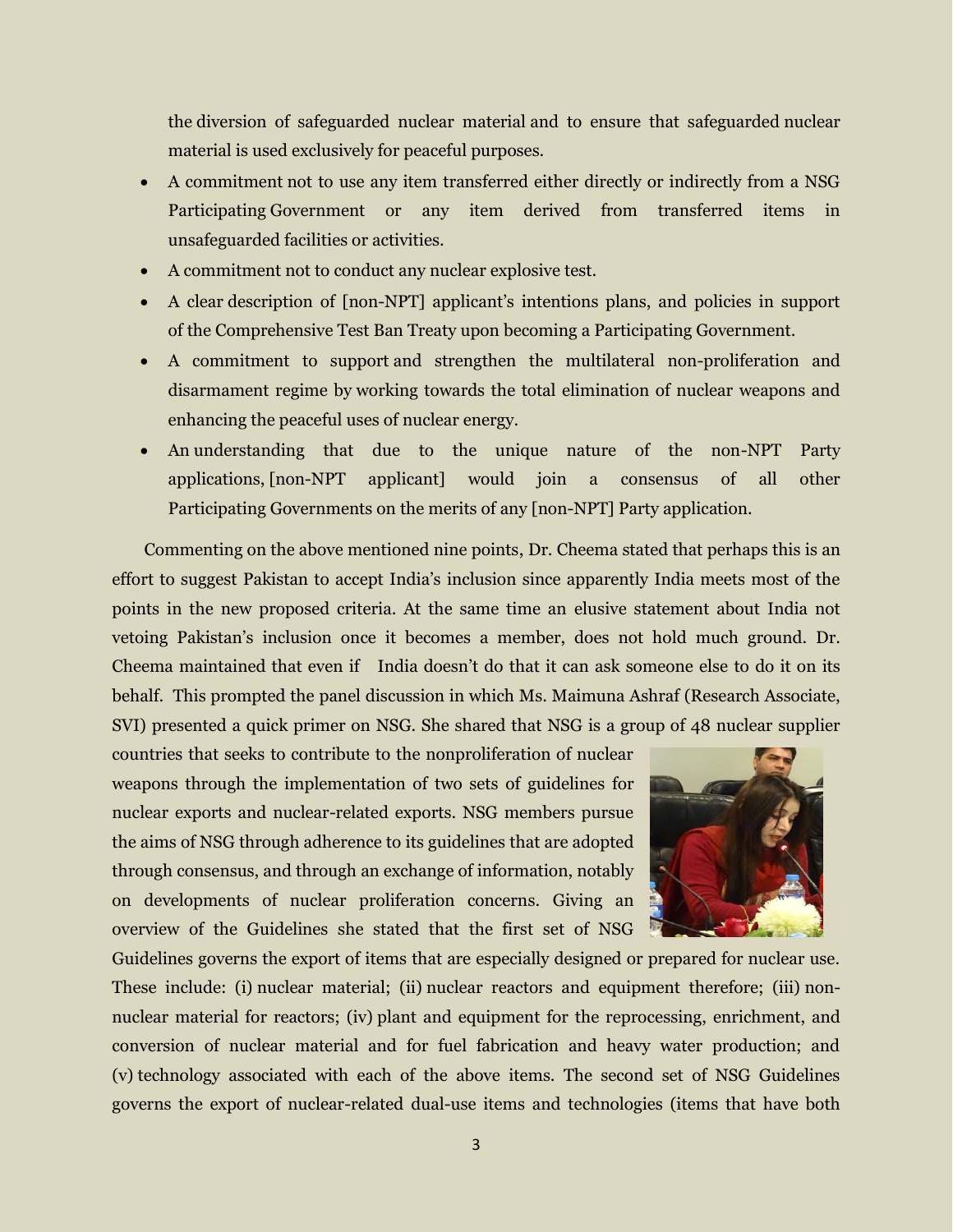nuclear and non-nuclear applications), which could make a significant contribution to an unsafeguarded nuclear fuel cycle or nuclear explosive activity.

She further said that NSG was created following the explosion of a nuclear device by a non-nuclear-weapon state India in 1974, which demonstrated that nuclear technology transferred for peaceful purposes could be misused. The NSG first met in November 1975 in London, and is thus popularly referred to as the "London Club". The NSG guidelines also contain the so-called "Non-Proliferation Principle" adopted in 1994, whereby a supplier, notwithstanding other provisions in the NSG guidelines, authorizes a transfer only when satisfied that the transfer would not contribute to the proliferation of nuclear weapons.

The NSG guidelines are implemented by each Participating Government (PG) in accordance with its national laws and practices. Decisions on export applications are taken at the national level in accordance with national export licensing requirements. In 2008, at NSG meeting in Vienna, India was granted a waiver from the NSG guidelines that requires comprehensive international safeguard as a condition of nuclear trade. Consensus was achieved after overcoming concerns expressed by a number of countries, but especially by Austria, Ireland, and New Zealand. These exemptions reflected a biased decision taken by the PGs under the sheer pressure of US administration.

NSG membership currently requires that a state should be a member of and in good standing with nonproliferation treaty. However, India remains one of the only three countries with Israel and Pakistan never to have signed the NPT. NSG works on the basis of consensus. Overall responsibility for activities lies within the NSG Plenary meetings that are held once a year. A rotating Chair has the overall responsibility for coordination of work and outreach activities. The NSG Plenary can decide to set up technical working groups on matters such as the review of the NSG guidelines, the Annexes, the NSG procedural arrangement, information sharing and transparency activities. The NSG plenary can also mandate the Chair to conduct outreach activities with interested countries.

In addition to the plenary meeting, the NSG has two other standing bodies that report to the plenary. These are the Consultative Group (CG) and the Information Exchange Meeting (IEM) with Chairs that also rotate annually. Pondering upon the latest developments she said that so far 26 plenary meetings have been held and South Korean Ambassador Song Young-Wang is the current chair of NSG. Both India and Pakistan applied for NSG membership in 26th plenary meeting held in June 2016. Notwithstanding proactive lobby, assertive US backing and overwhelming support for India's bid for the membership of NSG, the plenary concluded with a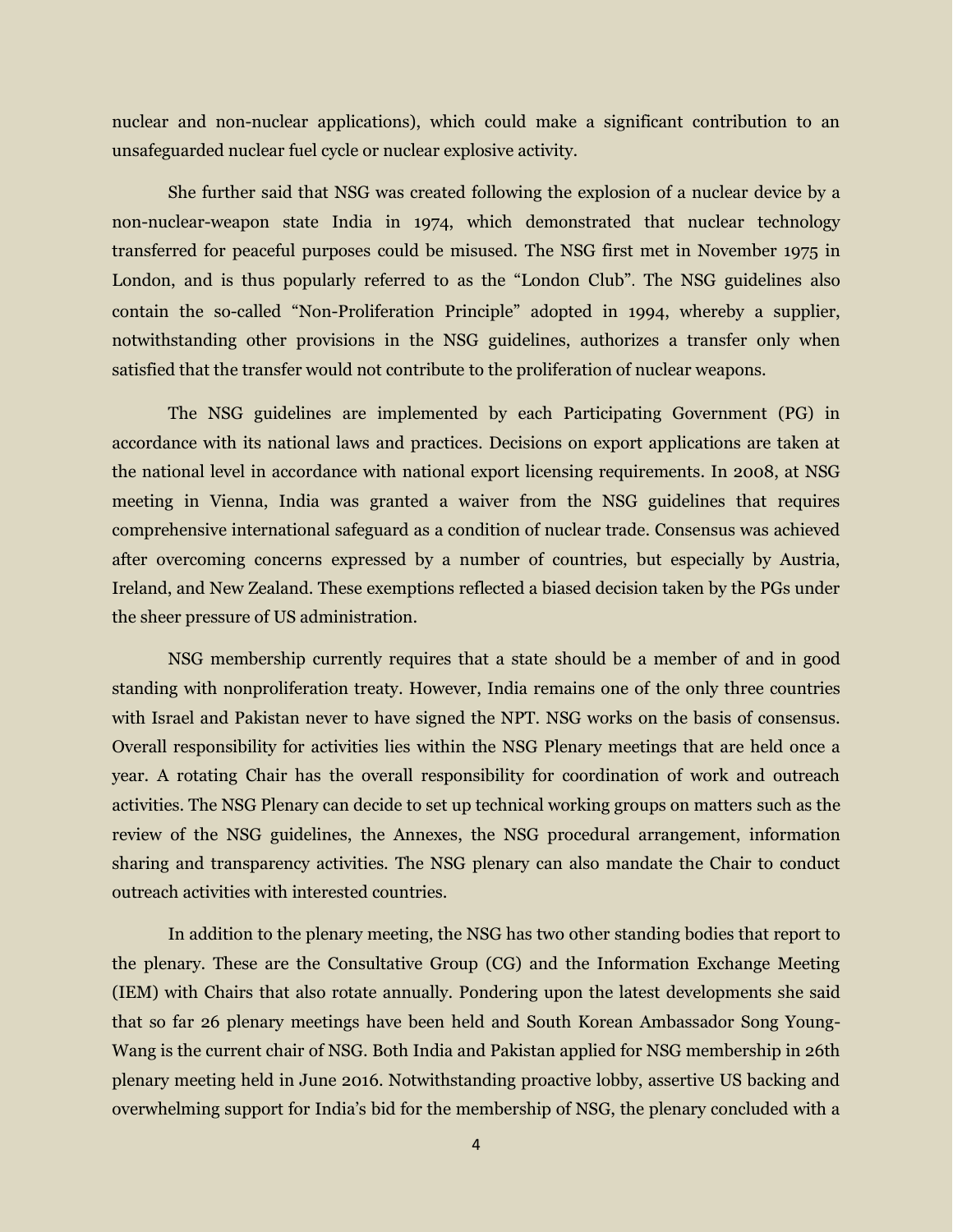setback for India. Representatives from the 48 members' states of NSG met in Vienna last month to discuss possible membership criteria for countries that have not joined the NPT. Ahead of this meeting India was hopeful of witling away the opposition to make way for its entry into the group. However, as the country newspaper headlines had indicated in June, this move has turned out to be the two steps forward and one step backward. Apart from China, other countries are Turkey, Austria and Ireland; all of which maintain their earlier position from the June plenary meeting to deny India's appeal.

A serious blow was the stance of Switzerland, Brazil, Russia and New Zeeland which had indicated they would support India's candidature but did otherwise. Italy, Kazakhstan and Belgium also called for criteria based approach, thus notwithstanding US efforts of India's exception and unconditional entry. An impact still exists of offering exclusive treatment to India, evidently two players are exchanging tough messages to drive respective pressure points; China as nonproliferation hardliner and US as strategic supporter. Despite India's diplomatic effort and US' pressure, China did not fall for any influence and still sticks to its official stance which stonewalled Indian efforts and supported Pakistan's candidature. China's criteria based approach advocates for same treatment for all non NPT states. Since the June plenary Amb. Song with the assistance of the outgoing NSG chair Rafael Mariano Grossi of Argentina has consulted states on possible criteria for membership of non NPT states. Reportedly NSG states have begun to seriously engage on potential options but the discussion has not reached to the point where a consensus decision might be achieved.

Recently on December 6, 2016 Amb. Grossi circulated a revised version of the draft titled "Exchange of Notes for non NPT Applicants". In his cover note he stated "the purpose of these notes is to provide a basis for the commitments and understanding to augment the applications of non NSG applicants."

After this comprehensive Primer on NSG, the debate was handed over to Dr. Adil Sultan Director Policy, Doctrine and Strategy (PDS) branch of the Strategic Plans Division. Dr. Sultan thanked Dr. Cheema and felt compelled to share some facts about Amb. Grossi. He stated that Amb. Grossi is the facilitator who was appointed by current NSG chair. It is a rotational appointment for one year. Amb. Grossi was the one who stayed for two years after who the South Korean representative took over. But ever since the Indian process started Amb. Grossi has been facilitating the discussion for India's membership in the NSG. So he acts as the facilitator on behalf of the NSG chair.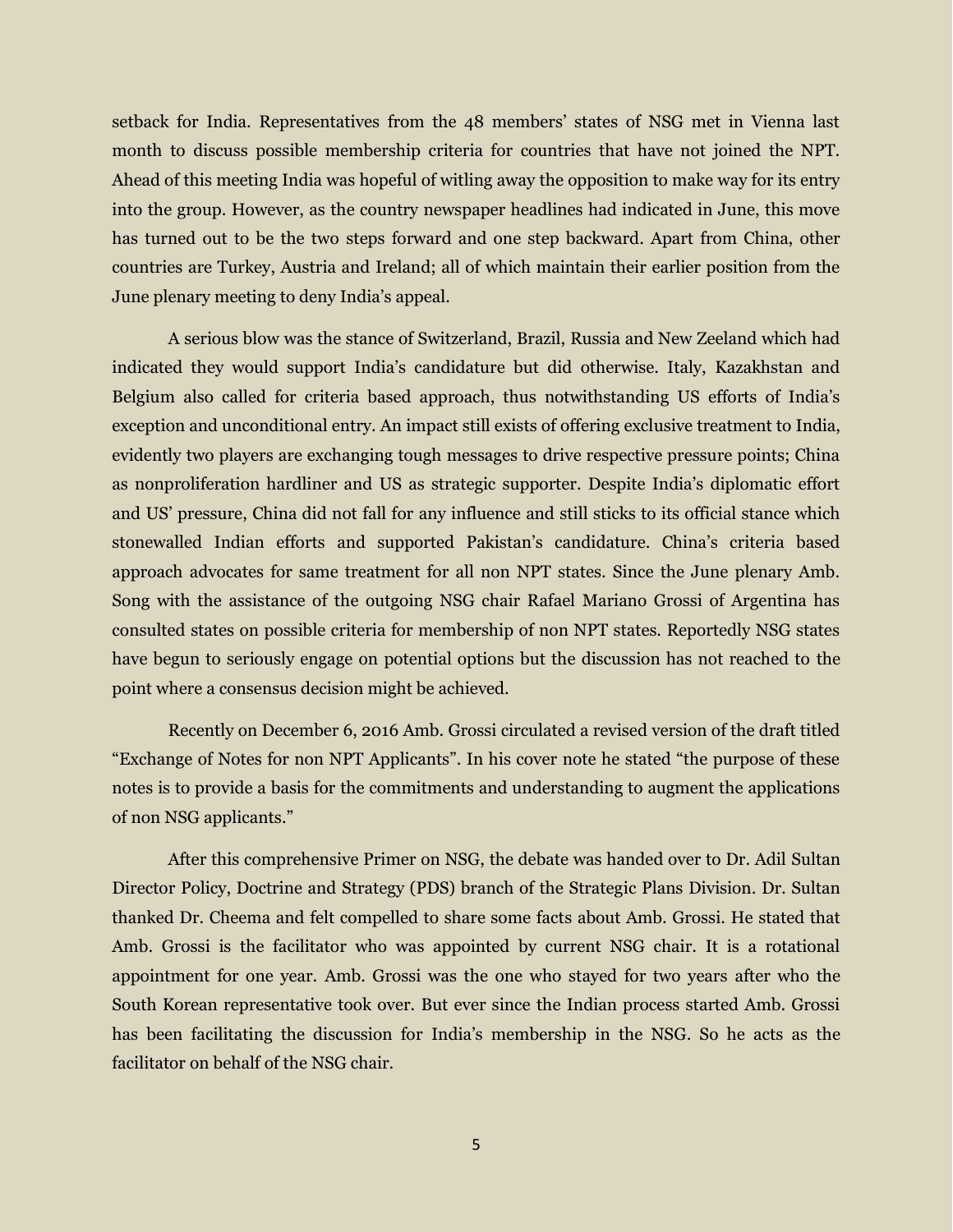

He said personalities alone might not matter much rather it is the political push which in this case comes from the US that is driving this move for India's membership into NSG. In this Amb. Grossi is one of the actors. He opined that Yukiya Amano is going to stay for the third year as majority of states are supporting him. Nonetheless Amb. Grossi is building his credentials to prove that he can deliver on difficult issues. He is usually found performing more than what is required of a

facilitator. Hence one can say that he is actually steering the whole process. He became so prominent that even the formula became the "Grossi formula".

Talking about why NSG issue is vital for Pakistan, he said that first and foremost Pakistan wants to fulfill its energy demands in future which is not possible unless Pakistan becomes a member of NSG. Since NSG works on the principle of consensus hence if India gets the membership, it is likely to object to Pakistan's membership too. At the same time India could also object to the trade between China and Pakistan. Therefore it is a vital issue for Pakistan, because Pakistan does not want to be permanently out of the mainstream nuclear trade. But NSG is not a legal regime, it is an informal arrangement between and among 48 states that can supply nuclear related equipment and technology. Moving on to why NSG membership is important for India he stated that India already has exemption of 2008. It can enter into civil nuclear cooperation with any of the NSG countries and it has already signed agreements with more than twelve countries in nuclear cooperation area. So it has access to technology and material from all the NSG countries owing to the 2008 exemption.

He further said that there are factors that have made the membership significant: first is India seeing it as a stepping stone towards the UNSC permanent membership. NSG although is not directly related to Security Council but will make India appear as a responsible state in international politics. It can be given a seat on a high table dealing with core decision making. That is why India worked very hard to be a member of all four export control regimes. President Obama also announced in November 2010 that the US will help India become a member of all the export control regimes including NSG. This is also reflected in India's domestic policy where PM Modi underestimated the international environment and overestimated his potential to deliver. So he took upon himself and lodged a very aggressive diplomacy to built India's case for NSG membership, but it has failed so far. This is a major political humiliation for PM Modi as he invested huge political capital and has been using every possible international forum including BRICS and the UN. However India is in a fix now as it couldn't get away with what it wanted. One can say that India's failure to get membership so far is partially due to the fact that the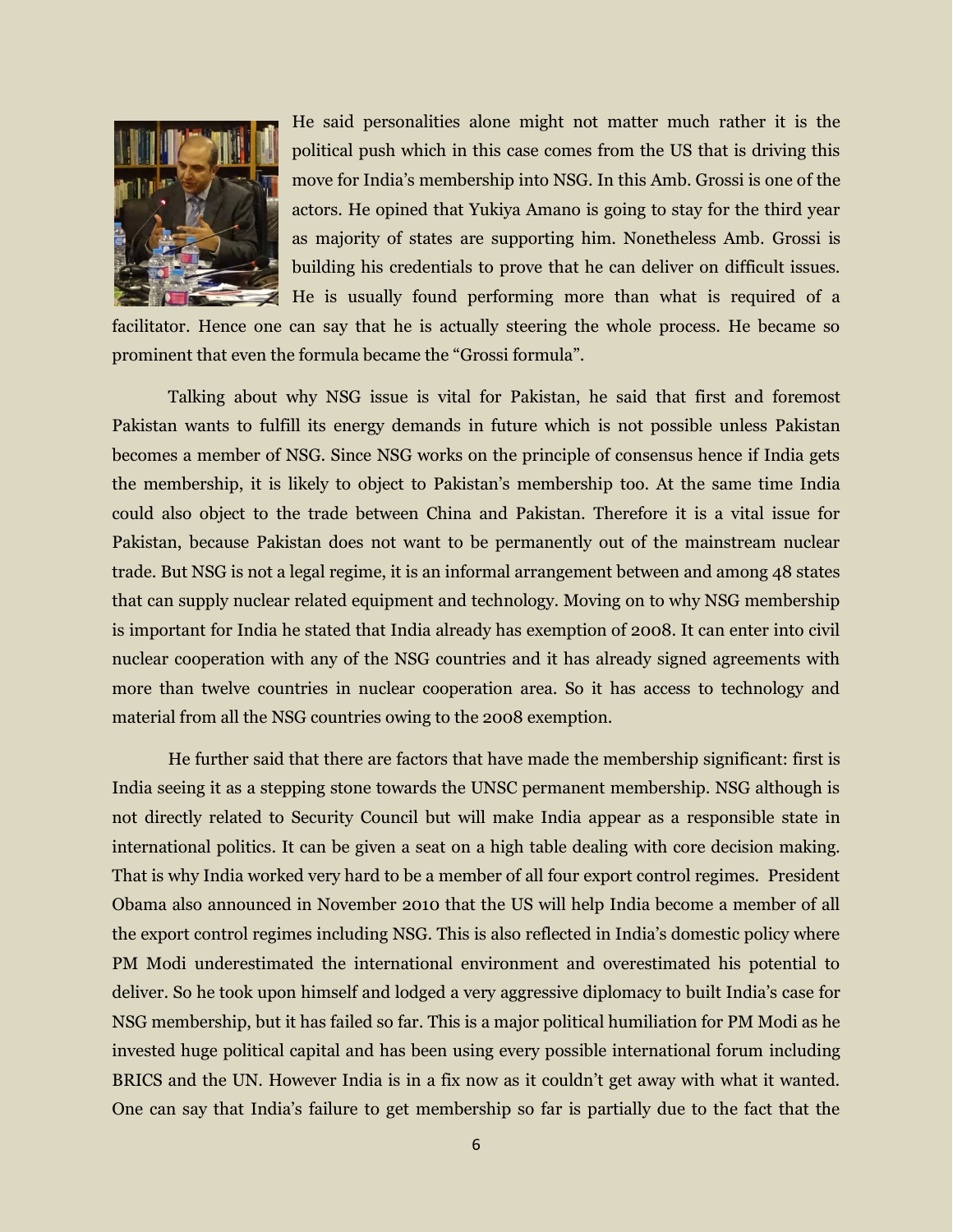nonproliferation community is not amenable to this idea and partially because Pakistan lodged its diplomatic offensive belatedly but it had been effective for last 5-6 months. He shared that he himself was part of that team along with team of MOFA. The purpose of these efforts was not to spoil India's case but was based on a principle that Pakistan's credentials are equally good and at par with those of India's. It was emphasized that if NSG has to take a decision it should not be discriminatory and should be based on a standard criteria. For this, Pakistan also got acknowledgment from several countries where they agreed to Pakistan's point of view. However this is what India and the US had not anticipated who otherwise thought it was going be an easy run. This has been Pakistan's success but there is more to be done because this issue is not going to die down any time soon.

Commenting briefly on the Grossi's proposed criteria for membership he stated that these do not have a legal binding but just one of the factors and not the preconditions that could or could not be considered for membership of NSG. He further shared that it all started in 2005 when India and the US issued a joint statement on July 18th in which President Bush gave a commitment that India will get the same benefits and advantages as other states and the US will work with other friends and allies to adjust international regimes to enable full civil nuclear cooperation and trade with India. PM Manmohan Singh in the same statement said that India would reciprocally agree that it would be ready to assume the same responsibilities and practices and acquire the same benefits and advantages as other leading countries with advance nuclear technology such as the US. India was clearly comparing itself with other technologically leading countries and was confident that whatever the obligations or responsibilities those states take, India too will take those responsibilities but it will also be benefited and treated in the way that other nuclear weapon states signatory to NPT are being treated. Here India's case is unique as it is explicitly equating itself with nuclear weapon state without having any NPT related obligations that other P5 have upon them. Subsequently President Bush and other western leaders developed the same understanding which later on culminated in the form of Indo-US strategic partnership. Different contours of that strategic partnership are still evolving. In November 2010 President Obama reiterated that the US will support India's NSG membership. So what started in 2005 still continues.

Pakistan does realize that whatever happens within the NSG is a prerogative of NSG countries. It was preferred that once some frame work for non NPT states is developed only then Pakistan will apply and simultaneously Pakistan was also building its credentials and its export control regimes etc. With India applying for NSG, Pakistan also requested to be part of the NSG. But since NSG was not prepared to entertain the non NPT states, therefore formal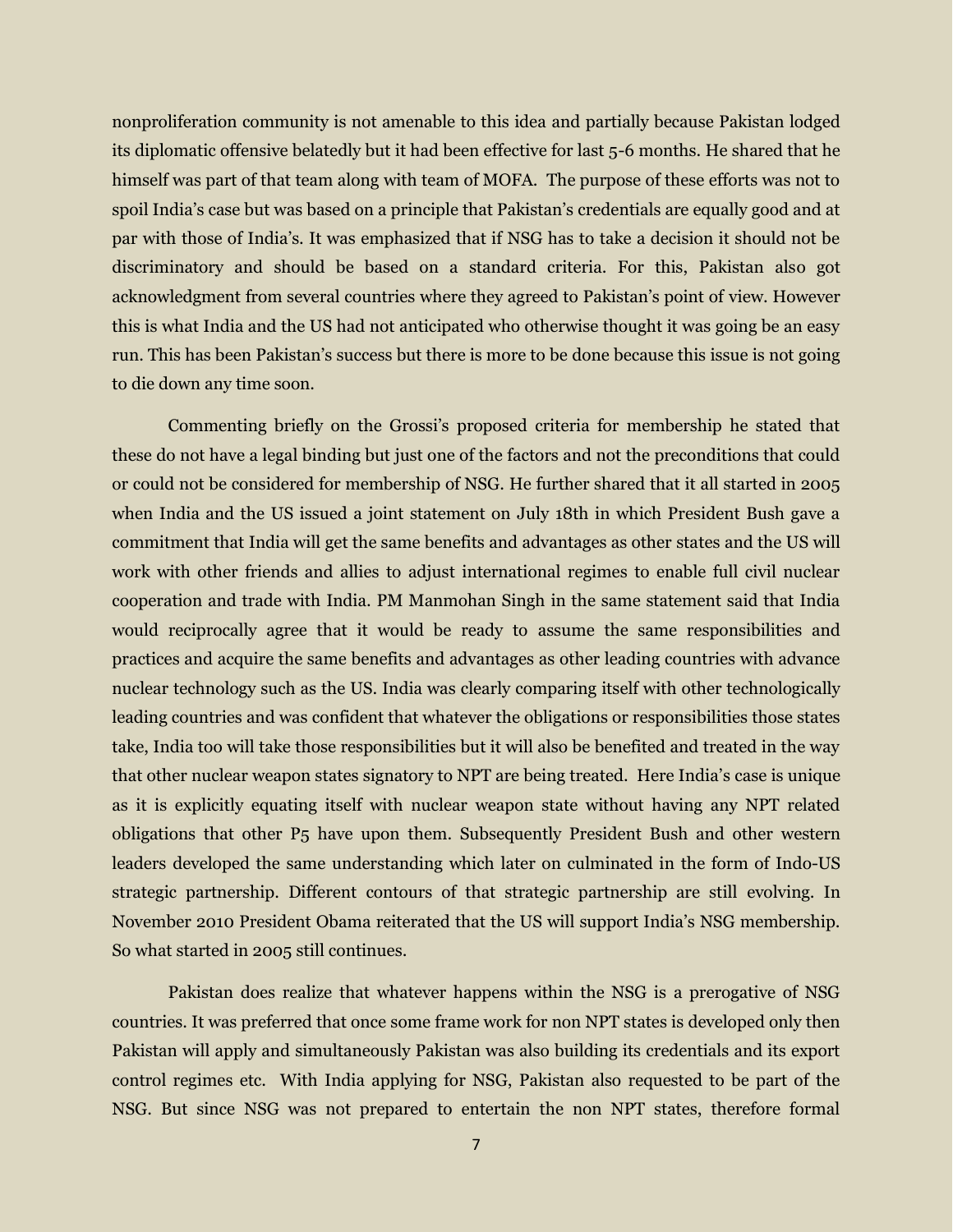presentations were not made right away. Subsequently Pakistan was able to deliver a formal presentation in Vienna in which Pakistan highlighted its credentials which was duly appreciated too. The documents were also circulated encompassing all the achievements that Pakistan had made so far in the context of building its credentials. Several ambassadors shared Pakistan's perspective. Several proposals were floated by different states such as China insisted that there should be a two-step approach, first, develop criteria and then deal with two applications. Several of the NSG PG's agreed and supported that suggestion. In another criteria discussed it was suggested that the CTBT and FMCT should also be given due consideration while evaluating the possibility of states' inclusion into the NSG. Eventually after a lot of internal debate Grossi came up with the formula that well suits India and technically excludes Pakistan. It is obvious that it was intentionally done to accommodate India. If India becomes a member of NSG it will be one of the decision makers and Pakistan's case can be permanently excluded or not entertained. India doesn't even necessarily have to object rather supporters of India can object on its behalf.

He said India was sure that before the end of 2016 it would become a member. However it is not yet a member and one cannot be sure as to how the new administration (Trump administration) deals with this issue. He shared his personal assessment that things would probably remain as they are while Trump remains unpredictable. Trump until now has disowned all the initiatives spearheaded by the Obama administration. He will not like to own the legacy of Obama. And Obama very vocally remained the supporter of India's NSG membership. This could also be a plus point that Trump may not take on the front role and support India's candidature into the NSG, just because it was spearheaded by Obama. He said, this year now due to the Christmas holidays NSG is unlikely to hold an extraordinary plenary. Next could be convened on the sidelines of consultative group meeting. Consultative group meetings generally discuss the technical issue but India and Pakistan's application for NSG is now part of NSG's plenary. So whenever a consultative agenda meeting takes place, all the 48 members will be there but Pakistan's and India's application will not be discussed. These applications are not part of the agenda of technical meeting, they have to convene extraordinary plenary meeting for it to be one of the agenda items. They might convene NSG plenary in March-April or they can wait till June. If they wait till June then the next President is going to be Swiss and Swiss are hardcore idealists when it comes to Non proliferation principles. They have already been arguing for tougher criteria. At the same time Swiss are not too happy because they were not taken on board by Grossi who by pulling a pass on them did the decision independent of NSG troika. The NSG troika is a secretariat that includes the previous president, the current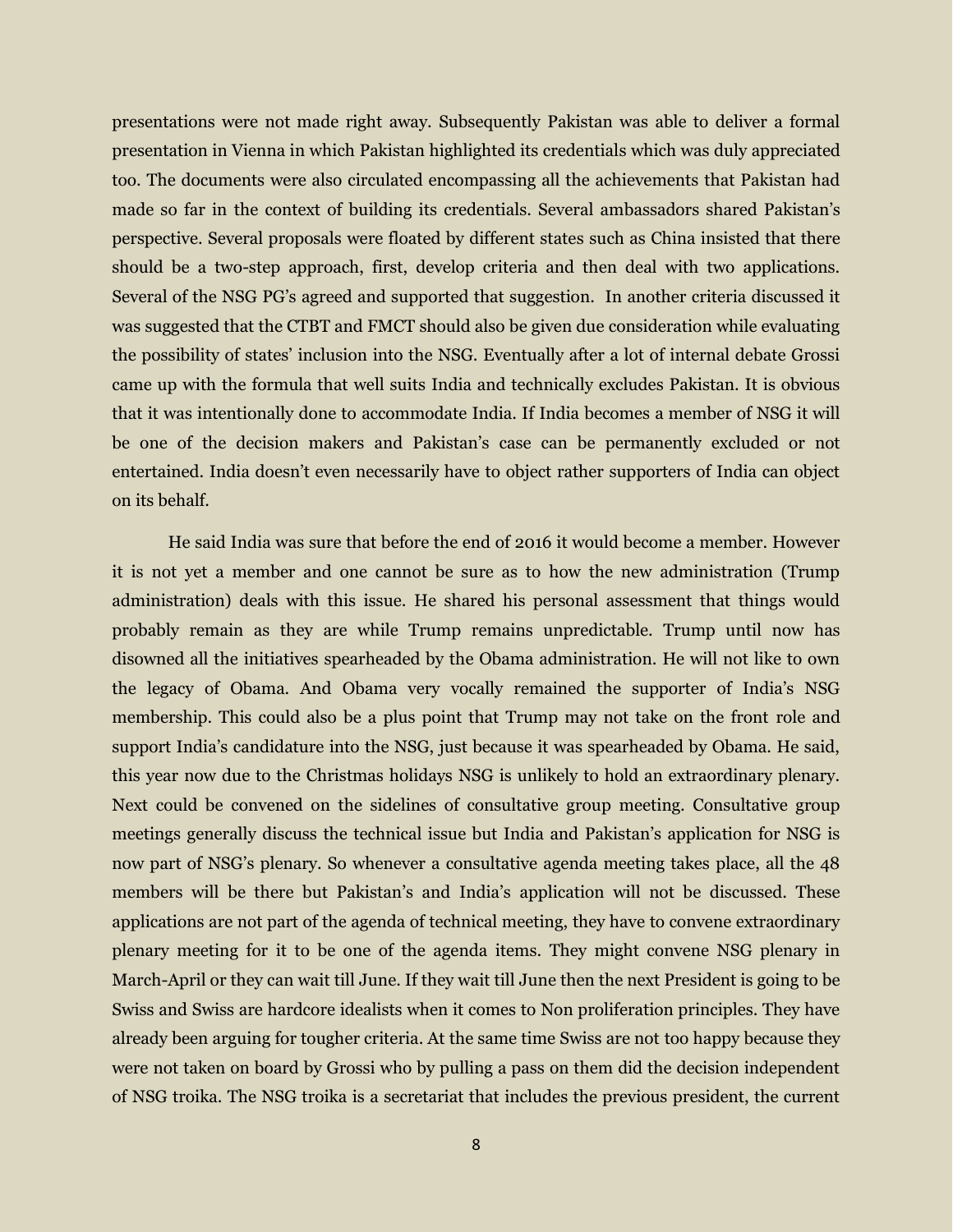president and the future president. Whatever major decisions are to be taken or have taken place, the troika is at least consulted but in this peculiar case troika was never consulted. Hence Swiss are not happy because they are going to take the NSG chairmanship and still were not consulted on this process. Pakistan in any case should be prepared for the eventualities.

He said that after this decision of Grossi withdrawing from his candidature for IAEA DGship and with change in the US administration, the kind of vigor that Grossi displayed has been slowed down. At the same time Amb. Song has been posted out of Vienna leaving space for the new ambassador. Individuals do matter because these were the individuals who took personal interest and made extra efforts; reached out to various NSG PG's and developed this formula. If these individuals lost the steam or support, probably this process would slow down. On the contrary there is so much political investment done by major powers including the US, UK, France for India and by India itself that it continues to pursue its case taking it more as a matter of prestige. Hence the same push will be seen in the next year also whether or not whosoever gets the NSG chair. He briefly gave point wise analysis of Grossi's nine points:

 "Implement and have brought into force a clear and strict separation of current and future civilian nuclear facilities."

While commenting on this he said "have brought into force" means that a country should already have a separation plan. India had already notified a separation plan for 2008 exemption, so it qualifies while Pakistan would become eligible only when it separates and notifies IAEA. But that's the moment Pakistan has not done that so it doesn't qualify. Technically Pakistan does have a separation plan but according to these nine points, it has to be notified to IAEA.

- "Have provided and maintain a declaration to the IAEA that identifies all current and future civilian nuclear facilities in the [non-NPT] applicant". He said that the non NPT applicant is within a bracket which means it could either be India or Pakistan. Pakistan has not made any declaration to the IAEA yet while India has done that.
- "Have in force a safeguards agreement with the IAEA covering all declared civilian facilities in the [non-NPT] applicant and all future civilian facilities which the IAEA and [non-NPT] applicant determine are eligible for safeguards." India as part of its 2008 exemption negotiated umbrella safeguards in which it has attached an annex so what it promises is that whatever the facilities it builds for the civilian use, it will continue to add into that. So it has a separation plan, umbrella safeguard agreement.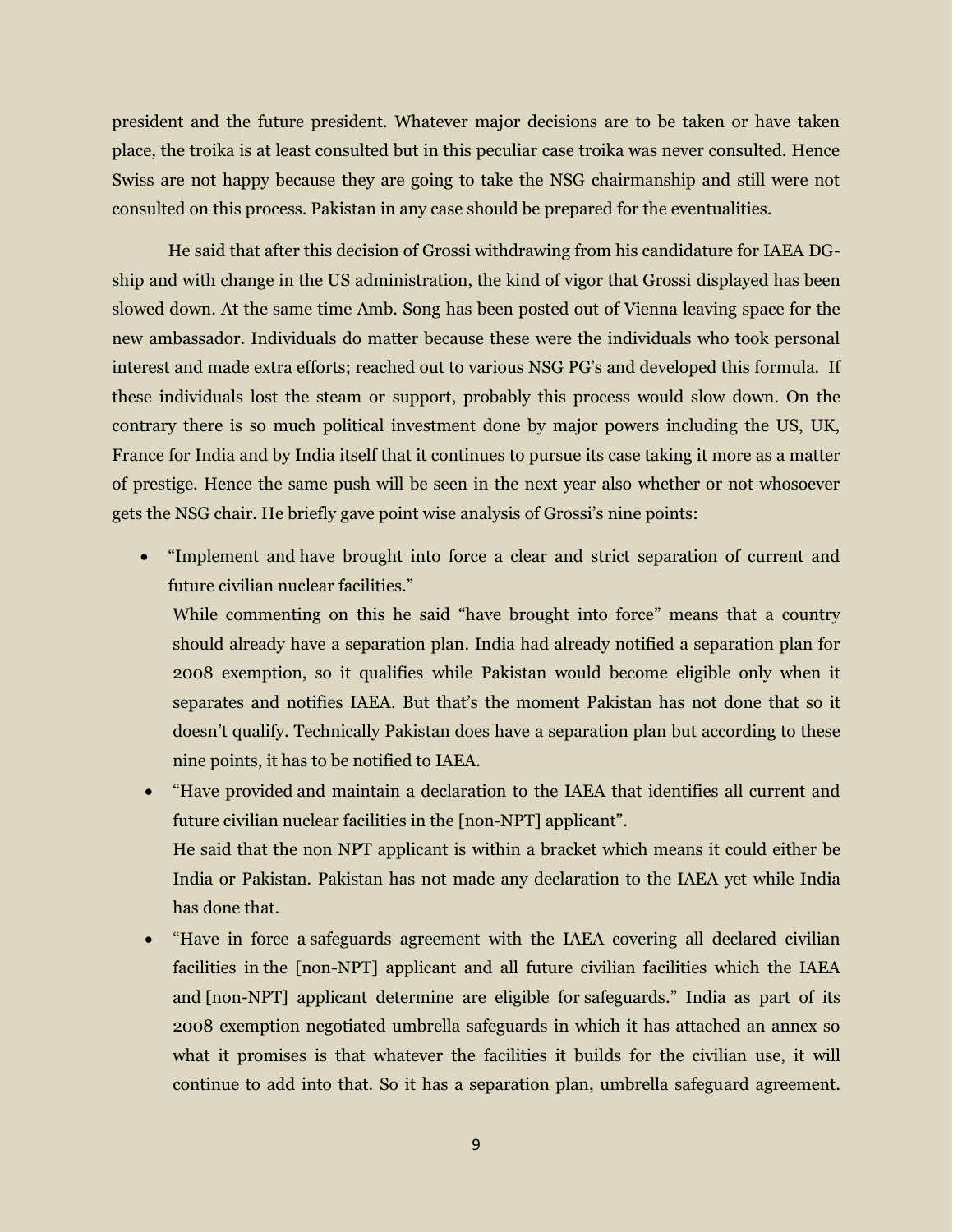Pakistan has no such agreement, it is in on the pattern of INFCIRC 66 which is facility specific but India's declaration is unique that it will not be negotiating for each and every facility, it has negotiated an umbrella agreement so it will just start adding new facilities (if constructed) into the annex. Pakistan has to negotiate for each and every facility.

"Have in force with the IAEA an Additional Protocol."

He said India has an additional protocol signed with the IAEA, although it is much diluted, the most diluted could be as compared to other nuclear weapon states. It does not have any obligation. Pakistan also can do the same but still it will take time. It will need internal appraisal process and negotiation for the additional protocol with IAEA.

- "A commitment not to use any item transferred" He argued both India and Pakistan can give that kind of commitment that they will not indulge into the proliferation activities.
- "A commitment not to conduct any nuclear test/ nuclear explosive test"

He elaborated it as a non legal and non binding commitment. India has been publically stating that it adheres to the principle and supports CTBT in general but it is not ready to take any obligations. Pakistan has already in a way committed itself that it will not be the one to resume testing. So, it's more of apolitical commitment that unless the country in our neighborhood tests we will not be the first. Pakistan has gone beyond that and taken the political commitment that it will not be the one to resume testing. However the irony is that this is not even being taken into consideration and our proposal of bilateral test ban treaty has not gained attraction in the Indian camp or the supporters of India. The other countries are acknowledging it and asking that since Pakistan has given the commitment is India ready to reciprocate? India remains reluctant and it's unlikely to hyphenate itself with Pakistan.

- "A clear description of the [non-NPT] applicant's intentions plans, and policies in support of the Comprehensive Test Ban Treaty" He said that India might not commit to this. But probably the Swiss taking over after June insist on something c tangible coming from these non NPT states in terms of commitment on CTBT or some other issue.
- "A commitment to support and strengthen the multilateral non-proliferation and disarmament regime by working towards the total elimination of nuclear weapons and enhancing the peaceful uses of nuclear energy."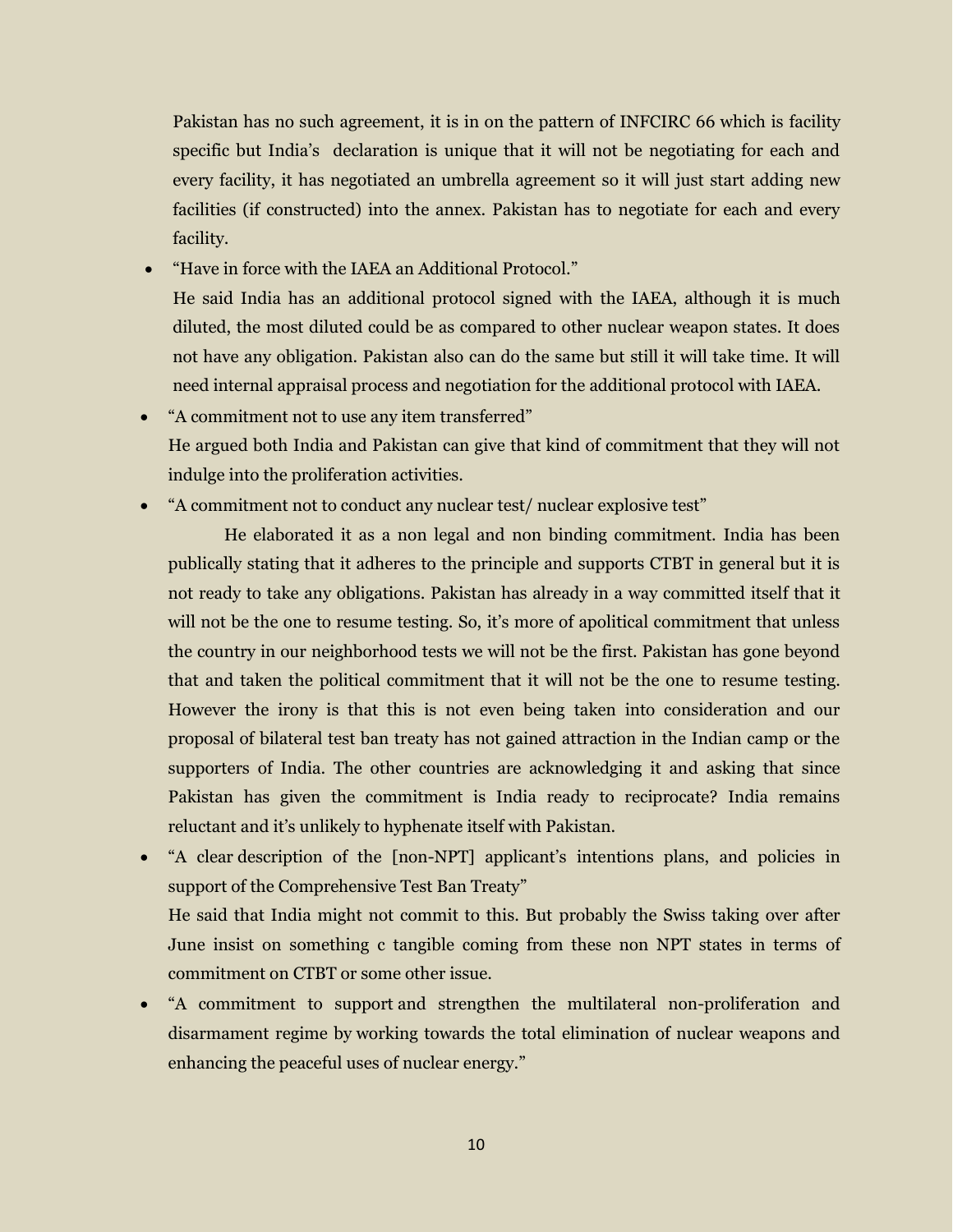He explained that India has been stating most of the time that it supports nuclear universal disarmament. This is more of a political commitment which they have been pursuing.

 "An understanding that due to the unique nature of the [non-NPT] party applications, the [non-NPT] applicant would join a consensus of all other Participating Governments on the merits of any [non-NPT] party application."



He said majority of the countries maintain that any criteria

developed for India should not be discriminatory. By adding this clause the supporters of India want to project that adherence to objectivity. They also want to send out the message that once India becomes a member of NSG, it will not object to Pakistan's membership. However he reiterated that India does not have to object itself instead there are plenty of supporters of India who can object on its behalf.

Highlighting brief options for Pakistan, he opined that it's an issue not likely to die down under the next administration so Pakistan should continue to maintain its principled stance on non-discriminatory treatment during its outreach efforts to NSG PG's and simultaneously build its own credentials to be at least at par with India. There is also a need to remain engaged with the next NSG chair and troika constructively. It would be unrealistic to expect results just by continuing to shout about nondiscriminatory trends and objectives. This is not how the international relations work so Pakistan has to make an out of the box thinking also to ensure that it is not left out whenever the NSG develops a criterion. Also amongst the scholars there is a need to hold debate about what Pakistan can do to meet the immediate future challenges and build its case more aggressively on more solid grounds. The way India has built its case by engaging the diplomatic community, the political community and the other parts of the establishment coherently and aggressively is commendable.

As a follow up to Dr. Sultan's talk, Dr. Cheema mentioned that Pakistan does not qualify as per the first four points mentioned in the formula while the remaining five are applicable to both Pakistan and India. The talk was followed by an extensive Question & Answer session

Dr. Ansar Pervaiz (Former Chairperson Pakistan Atomic Energy Commission) commented that Pakistan has been emphasizing that there must be a criteria based approach. He questioned as to what else Pakistan should expect to happen and what could be better for Pakistan in terms of the emphasis it has been placing on the criteria based approach? Adding to his question Dr. Cheema asked why Pakistan does not have a separation plan yet and what is the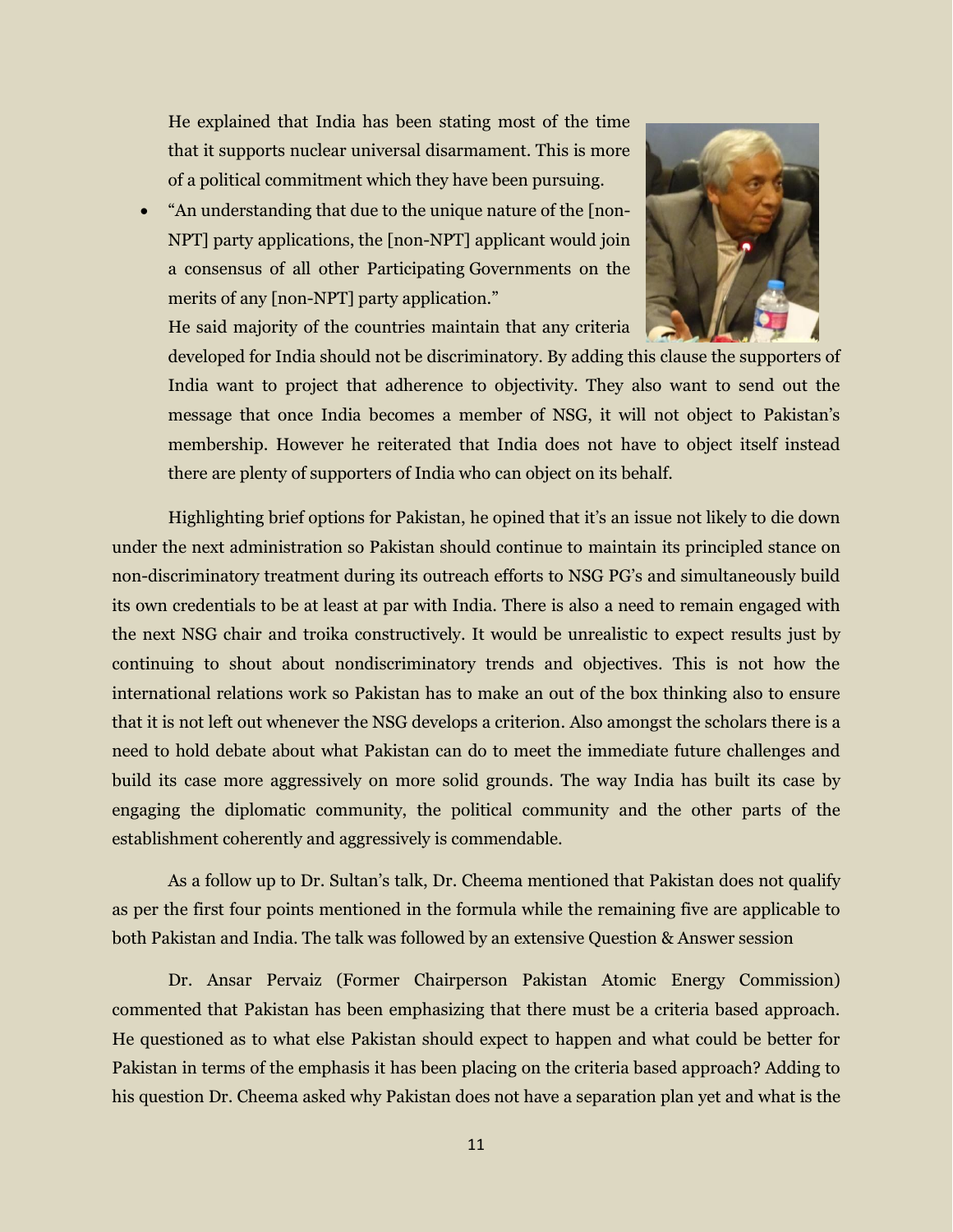difficulty in not signing or signing of the protocol II of the IAEA? Answering Dr. Cheema's question Dr. Ansar Pervaiz said that as far as the separation of the civil and non-civil program are concerned; the work started in commission in year 2006 and can be very easily done. There is no big hurdle in it. It's in many ways already is separate. Regarding additional protocol question he said India got something approved for it with IAEA. Pakistan could adopt the same approach and maintain that it will sign only if its position is not compromised and provided it also gets something in return. Additional protocol is not a fixed but a fluid document.

Commenting on the separation aspect Dr. Sultan suggested that separation is possible but there needs to be clarity about how exactly it is required. According to him, if it is only about separating military and civilian facilities Pakistan is ready to do that. India took six years to separate their facilities; the efforts started in 2008 and eventually got successful in 2014. According to Dr. Sultan Pakistan can do the same as it has comparatively less number of facilities than India. He added that Pakistan would probably take lesser time to come out with an ideal separation plan and recommended that Pakistan can adhere to Additional Protocol as it just deals with the civilian facilities. According to him INFCIRC 540 is the model additional protocol. He further mentioned that IAEA doesn't deal with the military side; that's how all P-5 states with nuclear weapons keep their military infrastructure outside of IAEA. In the same way Pakistan can also adhere to additional protocol while just focusing on its civilian side. He shared that India has chosen to inform about the exports and it would probably also give the multiple visas to the IAEA inspectors coming for inspection. Pakistan can consider signing some of the elements of the additional protocol. Dr. Sultan called Grossi's formula as an objective criterion which looks to be politically motivated. Pondering upon Pakistan's efforts for regional stability he said Pakistan offered regional test ban treaty initiative. He further said that if NSG is working purely on technical grounds on developing objective criteria even then Pakistan shouldn't be having any problem with accepting the proposed technical criteria as Pakistan's intentions is not to misuse any of its facilities.

A question from the audience enquired whether Pakistan would be giving too much without gaining any substantial advantage if it strives to meet the clauses and or set of criteria without asking for exemption in return. Following this Dr. Zafar Nawaz Jaspal (Associate Professor, School of politics and international Relations, QAU) asked two questions. First he asked what did India negotiate with IAEA and what are the reciprocal benefits for India? He added if Pakistan is prepared and hopes to gain similar advantages for which it should sign the protocol? Responding to these questions Dr Sultan said the Additional Protocol (AP) is about civilian facilities. This AP is different for countries having NPT nuclear weapon status and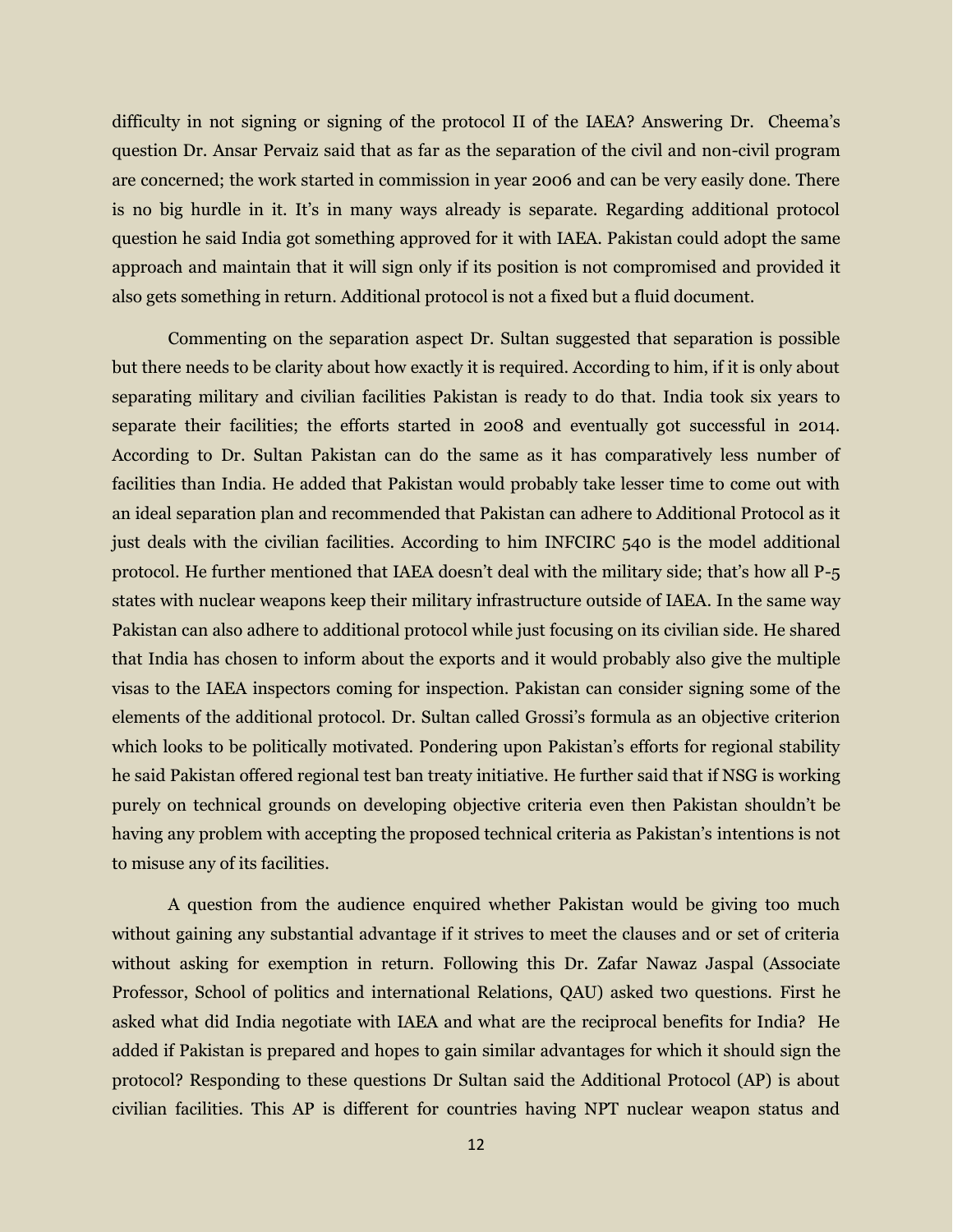different for NPT non-nuclear weapon status. He said IAEA is bringing certain norms and practices. One of the practices is to offer a multiple entry Visa, giving more access to inspectors, remote monitoring of their surveillance etc. He said Pakistan has its facilities under safeguards. IAEA inspectors come and they inspect as per the routine. Pakistan doesn't have to lose much if it signed the AP, however it should only be done in reciprocity. Probably IAEA would insist that all states with nuclear weapons program should follow this model. Pakistan is a responsible state to IAEA and has good credentials. So if Pakistan wants to remain that, it will have to pick and choose certain elements without signing AP or sign the AP or dilute it like India has done which encompasses all aspects. He said Pakistan doesn't have to give anything in return. Pakistan is providing complete transparency to IAEA on civilian side. Signing AP should be in



reciprocity just as India got Ind0-US nuclear deal in return. He added that Pakistan has not been offered any such concession. If NSG comes with this criterion, then Pakistan has to think whether or not to join NSG. He said seeking exemption is a technical issue. In NSG guidelines there are many issues. NSG guidelines have a definition of nuclear weapon state and non-nuclear weapon state that is as per the NPT. He mentioned that they are treating India as a nuclear weapon state but at

the same time don't want to give legitimacy to India. So there are technical issues. He said some states suggested the NSG guidelines be amended to deal with non- NPT states, but when it comes to membership this would be equally problematic for India also. Under NSG guidelines India does not qualify for ENR technology because then India has to have a comprehensive safeguard agreement that it doesn't have at present. He said India considered the 2008 waiver as clean waiver even though the US warned that NSG was still discussing this issue. In June 2011 it was agreed that states without comprehensive nuclear safeguards would not be eligible for enrichment and reprocessing of the facilities. He said that if a state is the member of NSG, it would be difficult to keep it from entering into trade with nuclear states. He said India was at that time asking for exemption because it had to operationalize Indo-US nuclear deal. If Pakistan becomes a member, it will not need a separate exemption to enter into trade with NWS. There would not be any exemption for Pakistan as NSG works on consensus.

Dr. Jaspal commented that linking everything to NSG especially dealing with IAEA is not a wise policy. Pakistan will have to engage IAEA on different projects. Pakistan can work with the assistance of IAEA. He said Pakistan should keep its IAEA related engagements regarding AP or other protocol separate from its NSG lobbying or its stance on Conference of Disarmament. Pakistan must now have to adopt multilateral approach in order to engage with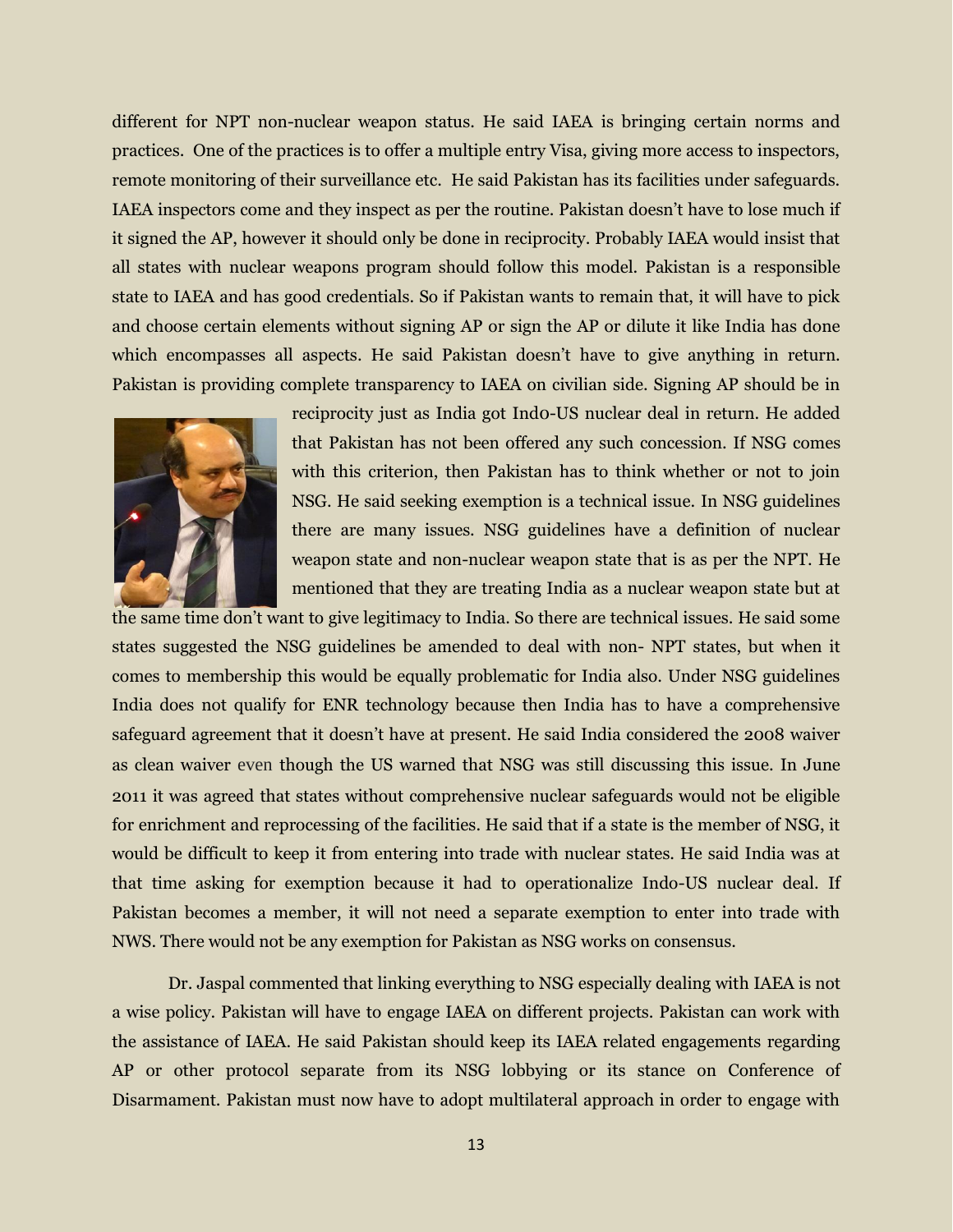the world on other issues too otherwise Pakistan would be easily isolated. Dr. Sultan in response to this comment said that Pakistan is proactively engaging with the IAEA however IAEA doesn't offer any nuclear cooperation agreements since the nuclear cooperation agreements are offered by the nuclear cartel. He further said that Pakistan is not linking NSG with IAEA and is debating that NSG should develop an objective criterion which should be relevant within the domain of the NSG. If Pakistan is technically out then India should also be out because both have similar credentials.



Admiral Tasneem Ahmed asked why Pakistan has not shown reservations and concerns on these criteria. Adding to this question Dr. Cheema said that the government of Pakistan at times suffers from inertia and it doesn't do things which it should have done. The Partial Test Ban Treaty was signed in 1963. He said there are no fundamental reasons why it signed this treaty in 1989. Taking forward the discussion Mr. Rana Athar (Director Pakistan House) asked if there is any information regarding the extent to which India has implemented

its separation plan? Do countries share this information? Asking his second question he said if Pakistan becomes a party to NSG, is there any possibility that individual respective countries later refuse to deal with it bilaterally? Dr. Sultan commented that the debate is within the NSG, while Pakistan is yet outside the debate. Between 5-9 December Pakistan held several meetings with the NSG PG's and conveyed the reservations. Pakistan objected that since it is outside and not part of decision making, there will be adverse implications of this country specific approach. Foreign secretary and the advisor to Prime Minister have spoken on telephone with various counterparts around the world. In a way there was a consensus at the national level. Pakistan sent special envoys that visited capitals and handed over official letters containing Pakistan's reservations. Because of extensive diplomacy Pakistan achieved more than what was initially

expected in just 6-7 months. Commenting on Mr. Athar's question, Dr. Sultan said that usually the separation plan literature is circulated which is to some extent credible also. Belfer Centre reports and those written by Australian head of safeguard are quite credible. Pakistan shared these reports with NSG PG's also. Resultantly several states showed skepticism regarding India's intents behind its separation plan negotiated with the IAEA. Any fuel which comes from the outside, without tracking, if used in military applications would make the country a violator of NPT Article I. However a big number of countries

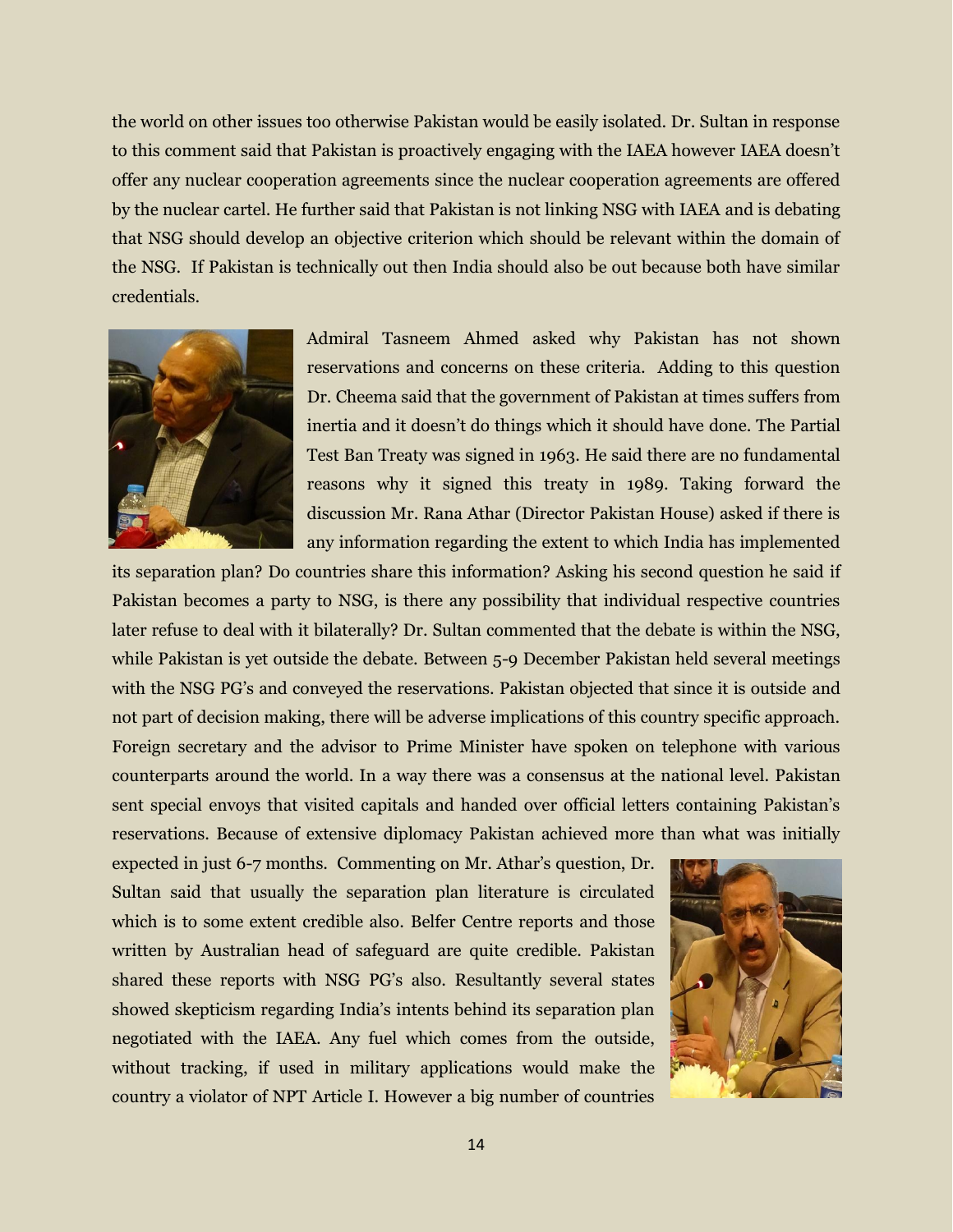disregard this as a pre-condition in order to help India build its nuclear weapons program which



means that all those states are violating the Article I of the NPT.

Lt. Gen. (R) Assad Durani said that it appears the situation is being dealt separately under the strict political and technical categories. If decision is to be taken politically; it does not mean that one cannot come up with the technical arguments. But it should ultimately mean to scuttle that political argument because the chances are that people who don't have any technical know how they will try and bulldoze it. All we need is probably the support of two or three states

on our side to scuttle the Grossi plan. He asked if that would be a reasonable conclusion. Adding to this former Chairperson of PAEC Mr. Pervaiz Butt asked if becoming an NSG member give Pakistan the advantage of b buying nuclear power plants or equipments from states other than China also and if this is Pakistan's only aim. Responding to these statements Dr. Sultan said that when one has the money it can buy from various sources. At the same time it is also about legitimacy of Pakistan's nuclear program. If India is a member and Pakistan is kept out then Pakistan will be the only country other than North Korea technically ineligible for nuclear trade. As perceptions work, it will bring into question the legitimacy of Pakistan's nuclear status.

Pakistan has always been demanding to be treated on par and at mainstream. Pakistan is a responsible country. India also has the same goal and wants to be treated as a responsible country but at the same time wants to disqualify Pakistan. Adding to Lt. Gen. Durrani's question Dr. Sultan said that Pakistan is not objecting to nuclear trade of India with other states. Instead it is being demanded that both India and Pakistan should be considered for NSG membership as both have energy demands. NSG gives other



privileges as well such as sharing of information regarding agriculture and other issues. Pakistan is a nuclear weapon state and wants that it should be given its right place.

#### **Session II**

Session II of the In-House was focused on India's ballistic missile test. Referring to this topic Dr. Cheema mentioned that India recently test fired an Agni V that it claims to be an operational test and not a development type of test. This also marks the two-year end to India's restrained policy on test fire of Agni V. He shared that the session intends to discuss politics of ballistic missile tests and the equilibrium between India and Pakistan in this regard.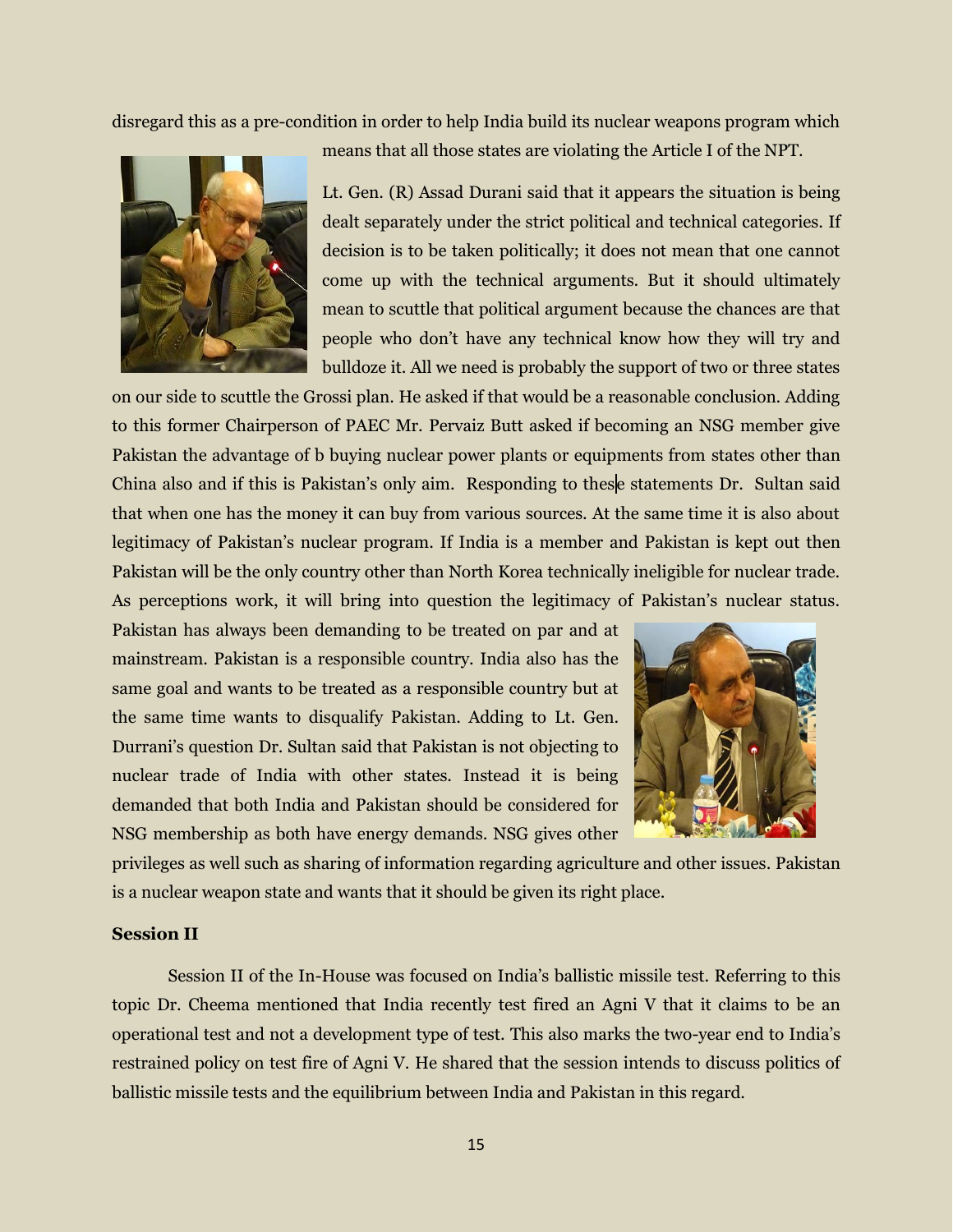First Speaker for this session Ms. Tanzeela Khalil. Ms. Khalil, Senior Research Associate, SASSI, Islamabad talked about ballistic missile testing and developments and shared that there were four key developments. Like the previous years, India continued to test more missiles than Pakistan. An emerging trend could be seen in case of Pakistan that both the tests conducted



were of cruise missiles. She said there is no indication of a tit for tat response here. Regarding India joining the Hague Code of Conduct (HCOC) she said it's a significant development. Hague Code of Conduct is considered to be a supplementary arrangement for MTCR. By joining the HCOC, states give a politically binding commitment to curb the missile proliferation and exercise maximum possible restraint in development, testing and deployment of missiles. The trends in Indian missile program reflect that India does not appear to be fulfilling its political commitment. If India becomes a member of

the Missile Technology Control Regime (MTCR) its membership in the group is going to facilitate its missile and space program and could possibly ease its way into the NSG. She said soon after becoming amember of MTCR, Russia and India have approved the proposal for extending the range of Brahmos hypersonic cruise missile. Likewise, it remains to be seen that once India becomes a member of the NSG, how it would go about nuclear testing in the absence of any legal commitments. Regarding the progress of Indian operationalization of its nuclear triad she said India is focusing on its naval nuclear weapon systems which includes the development of SSBNs, SLBMs and SLCMs. The development of K-15 and K-4 is significant in this regard. According to her the recent test of sea-based ballistic and cruise missile systems are timed with developments to complete the triad of nuclear forces in which nuclear-submarine based second-strike capability would affect deterrence drastically. The test of K-4 missile in March 2016 from INS Arihant is indicative of the operationalization of the nuclear triad. She opined that production of SSBNs in next few years suggests that India is likely to produce more warheads for its SLBMs and SLCMs. This would not only instigate arms race in the region, but will also raise questions regarding India's minimalist strategy

While looking at the recent history of developments in Indian missile program, she said that one can identify key trends in different categories of developments i.e. Shorter and Longer range missiles, shift from liquid to solid fuel missiles, cannisterization, MIRVing or ready arsenal etc. India is developing diverse nuclear delivery systems. The development of shorter range ballistic missiles is not in conformity with its policy of massive retaliation and indicates counter force targeting potential. On the other hand, the longer range missiles surpassing 5000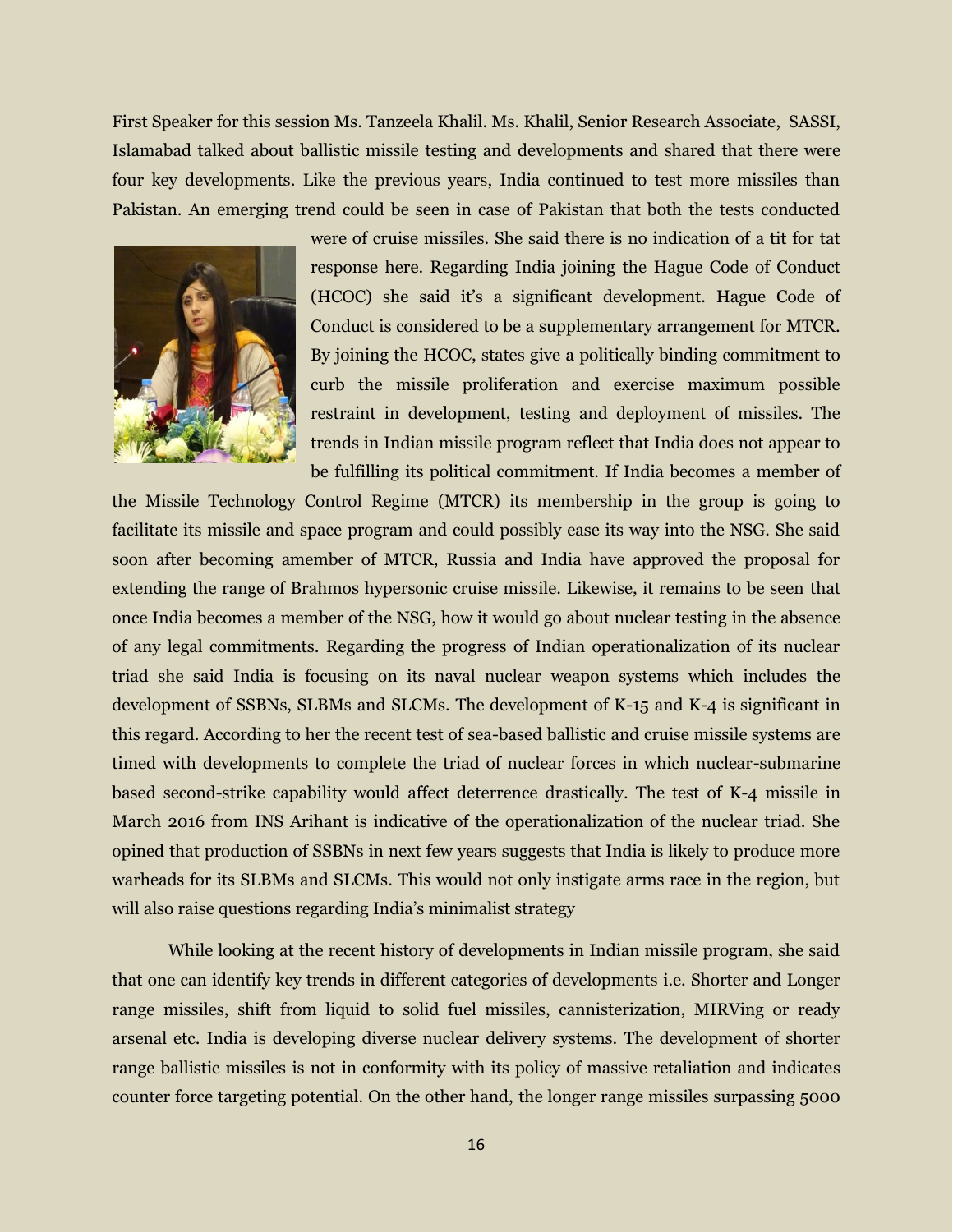

km hint at its ambitions beyond Pakistan and China. This shift from liquid to solid fueled missile systems is a clear indication of India moving towards higher readiness levels. Such levels of readiness might not reconcile with Indian stated policy of maintaining centralized Command and Control. It is significant to note here that the last two tests of Agni-V missile were canister based. In canisterized missiles, it is not possible to keep the warheads and

missile in de-mated form, which again increases the level of readiness and reduces the response time. DRDO also claims that Agni V will be MIRVed i.e. it will be designed to carry more than one warhead. However, this parameter has not been tested yet. In South Asian context an Indian MIRVed missile does not make much sense in the absence of Pakistani and Chinese BMD program. Chinese response after the recent Agni-V test is unprecedented and its reference to UNSC resolution is significant. She said all these trends point towards India maintaining a ready nuclear arsenal. Some of its land based systems remain at a launch-on-warning mode with warheads mated and ready to use at a short notice. This ready arsenal and development of ballistic missile defense capability is a dangerous mix.

Talking about its regional and global implications she said at the regional level advanced missile technology can reduce the chances of any arms control arrangement. As Indian missile program is not only aimed at Pakistan but China also so it will further complicate the security dilemma. She further said it is the first time that China has ever responded to any Indian missile development. If China chooses to respond to Indian missile developments and BMD system then this could lead to Russia and the US reacting against Chinese developments, affecting the overall global arms control.

Second speaker for this session was Dr. Zafar Nawaz Jaspal (Associate Professor School of Politics and International Relations, QAU). Continuing with the same debate he identified four broad areas to focus on. Talking about the first one he shared that these tests of Agni V came almost after two years and it is incorrect to link these tests with NSG debate. Reviewing India's missile program he shared that since 1983, in the first decade Agni series was not productive. The two tests fizzled out and third test which India declared successful didn't work in reality. In 1997 India went for the defense pact with Israel and got aero missile technology only after which came the perfection in the Agni project. This was because Agni was based on American scouts-based-launched vehicle, which also shows that there was collaboration in technological sphere since then. In fact the scud missile technology was already being used for navigation purposes.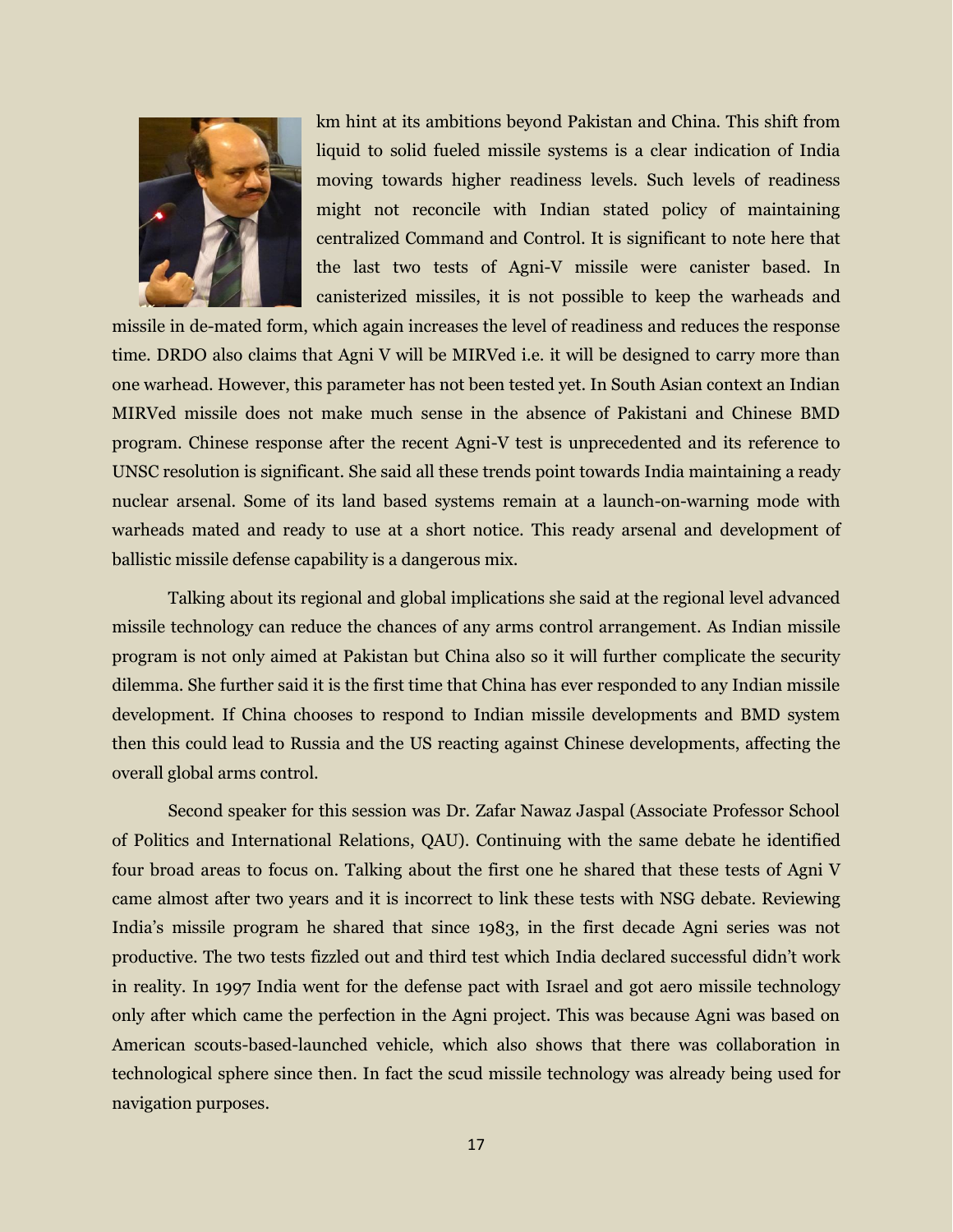He further shared that the Agni project has been slow, steady yet it is progressing. The recent Agni V missile test has given confidence to Indian scientific community and leadership. Earlier the cruise missile test had been facing major failure. Talking about Brahmos, he shared that it has a range of 290 km and is a mixture of technologies from two different countries i.e. Russia and India. He suggested Pakistan should also explore the possibility to get assistance from Russia in futher. He further said that the Nirbhai missile test failed three times. That is why Agni V gives India a huge relief. Another important point to note is that Agni V is increasing its striking punch. Asia, Central Asia, China, 75% of Europe and East Asia is under India's range. The fact that Chinese reaction to this was very mild means other states do not consider India as a threat.

Focusing on the technological impacts he said Agni V is the addition of third stage in Agni III. For Pakistan Agni III is important because any state that comes within the range of Agni V is naturally covered under Agni III. Also the fact that India tested it from canister gives it an all weathered and different range of missile launching capabilities. India is using advance and furnished new technologies of navigation and guidance. Therefore Pakistan has to see what impact the navigation and guidance technologies will have on its other programs. The navigation, guidance and propellant technology is going to be used in BMD system as well.

Talking about the security impacts he said that security dilemma puzzle will increase. The arms race with introduction to MIRV will force Pakistan for counter measures. Announcement of Indo-Pacific strategy and signing of joint pact bases for cooperation is important. Agni V test demonstrated that India is serious about its Asia Pacific Strategy which in turn has direct negative implications for the region. The important areas to focus on in this realm are Indo-US collaboration, monitoring, navigation and guidance and its impact on BMD system and the alarming impact of both Agni III and Agni V. India is now a member of MTCR and therefore, will be able to sell its technology to other states and import the technology also. In conclusion he said that the missile tests give an impression of great power and India is demonstrating it with its military muscle.

Taking forward the discussion Dr. Cheema said that Agni V has direct relevance to Pakistan. Agni III and other such weapons are within the range of Pakistan's target. So, if the missiles are deployed on Indian soil they all come within the range of Pakistani target. Therefore India will like to have a weapon which ranges beyond Pakistan. Agni is the type of weapon that can be deployed in the Pacific especially on its eastern side. That is why Agni V becomes a useful weapon for India to deploy against Pakistan. Hence Pakistan should not ignore the future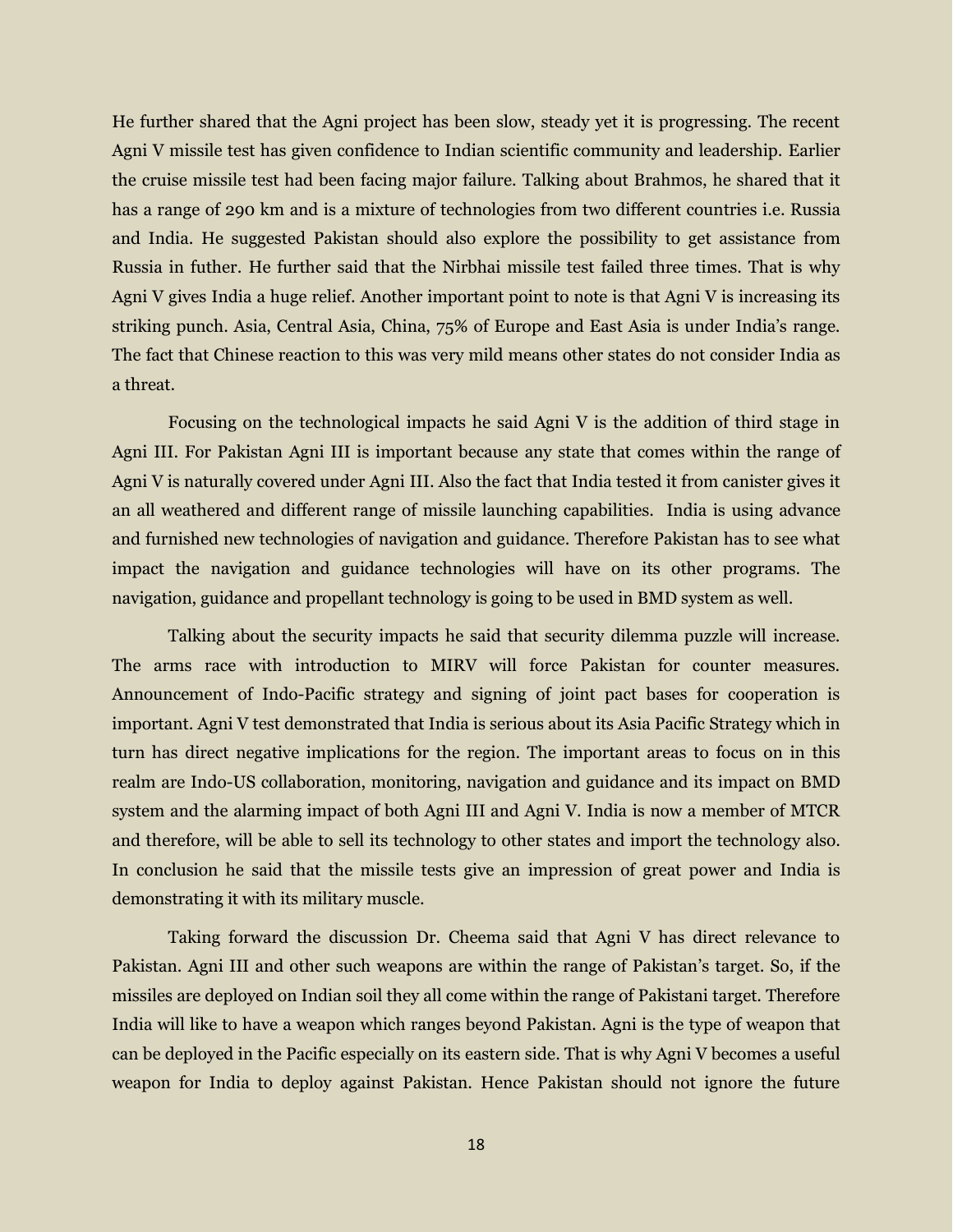employment of Agni V as well. According to him, India didn't fire Agni V since two years because of its non proliferation commitments of which NSG is an important part. He added that Agni V test gives an impression that abiding by the non-proliferations rules has not served them much in their NSG case. Agni V is a symbol of great powers and India looks to be striving for a great power status. Deployment against China is not a military problem; it's a geo-strategic and more of a political problem. He said deterrence is all about psychological impact and Agni V effectively creates that impact.

This was succeeded by Question and Answer session: Ms. Khalil remarked that MIRV missile in South Asian context doesn't make much sense when there is an absence of BMD system in Pakistan and China. Dr. Jaspal said that there is only one stage difference between Agni III and Agni V. All the capabilities of Agni V are present in Agni III, other than the diameter aspect of Agni V. Similarly the navigation technologies hold a lot of significance. As Nirbhai test failed three times, he speculated that it could probably be because Russia might not be helping them in this regard. Brahmos range is increasing as well and in case of Agni, pyrogenic engine was imported from Russia in 1993. India never followed any restraint in development of its military capability. Prior to Agni V China was not in the range of India's missile and that is why Agni V gives a credible deterrence to India against China. He added that these ballistic missiles do not fit into Indian submarines only unless submarines are Russian made. However Russia will not allow this kind of submarine use.



Mr. Imran Iqbal asked why India is being given preferential treatment by the Great Powers. Is it because of India's immense purchasing power? While answering this question Dr. Cheema said that the major reason is money. Another reason is India's utility for the US against China in its Asia Pacific strategy. Additionally the US' Military Industrial Complex plays an important role in its foreign policy formulation and India offers big market for US' nuclear technology.

With this question the discussion came to an end. Dr. Zafar Iqbal Cheema extended thanks to all the speakers and audience for coming and participating in the In-House.